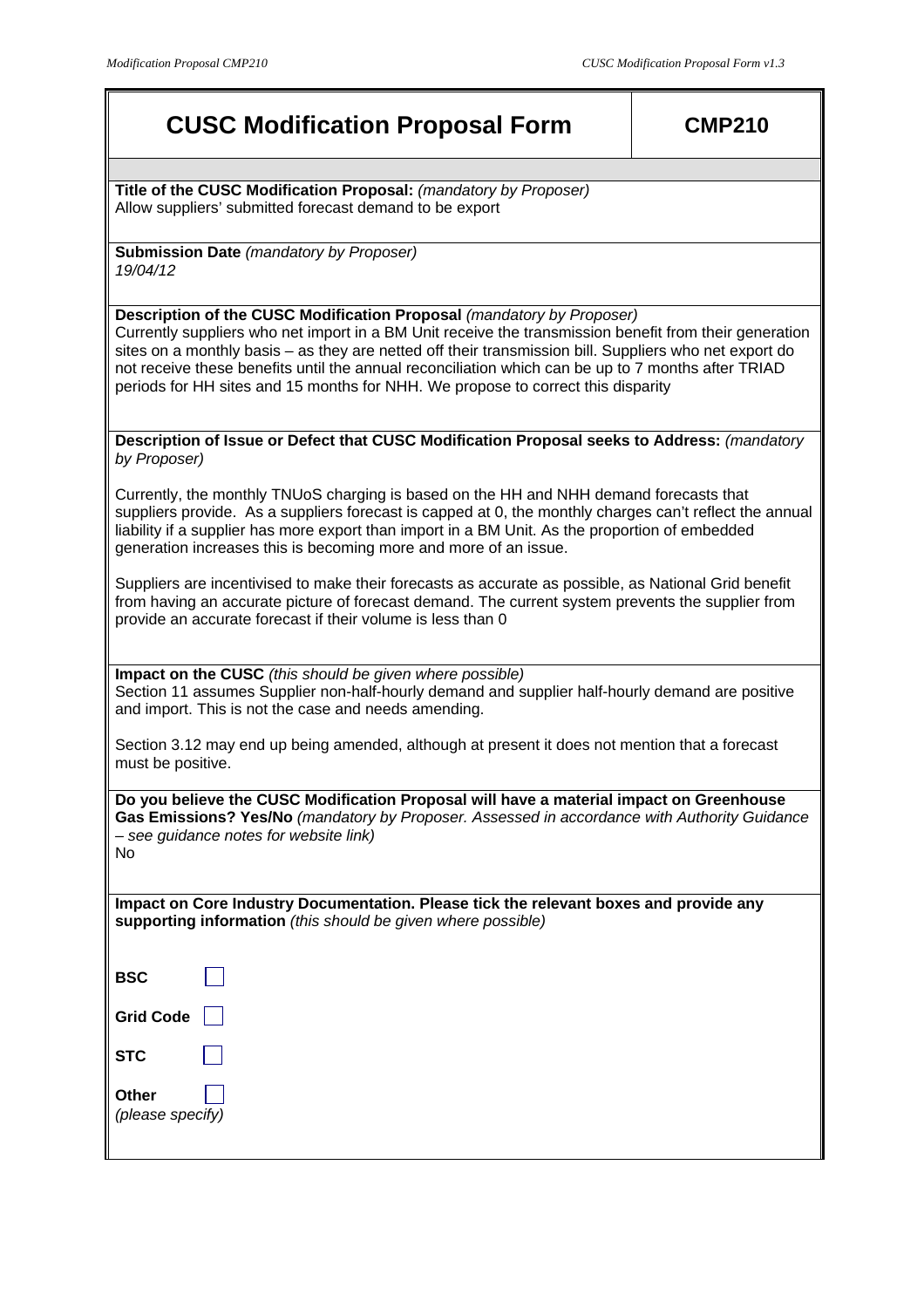# **Urgency Recommended: Yes / No** *(optional by Proposer) No*

**Justification for Urgency Recommendation** *(mandatory by Proposer if recommending progression as an Urgent Modification Proposal)* 

**Self-Governance Recommended: Yes / No** *(mandatory by Proposer) No* 

**Justification for Self-Governance Recommendation** *(Mandatory by Proposer if recommending progression as Self-governance Modification Proposal)* 

**Should this CUSC Modification Proposal be considered exempt from any ongoing Significant Code Reviews?** *(Mandatory by Proposer in order to assist the Panel in deciding whether a Modification Proposal should undergo a SCR Suitability Assessment) Yes* 

**Impact on Computer Systems and Processes used by CUSC Parties:** *(this should be given where possible)*

**Details of any Related Modification to Other Industry Codes** *(where known)*:

**Justification for CUSC Modification Proposal with Reference to Applicable CUSC Objectives:**  *(mandatory by proposer)*

**Please tick the relevant boxes and provide justification:** 

 $\boxtimes$  (a) the efficient discharge by The Company of the obligations imposed upon it by the Act and the Transmission Licence

It would improve the accuracy of forecast data that National Grid have to work with, as suppliers forecasts won't artificially be capped at 0 and will be free to reflect their demand more accurately.

Allowing this to go below 0 will not involve significant extra risks to national grid as it is has essentially the same impact as the established system of allowing suppliers to net export against import

 $\boxtimes$  (b) facilitating effective competition in the generation and supply of electricity, and (so far as consistent therewith) facilitating such competition in the sale, distribution and purchase of electricity.

The current methodology results in suppliers that net export in a BM Unit receiving an initial transmission bill of zero, when they should receive a credit. They will have this money credited back in the reconciliation; however, until this time the supplier is at a commercial disadvantage, the impact of which discriminates against small suppliers. Furthermore, standard generation contracts are set up to pass TNUoS benefit through to the customer once the TRIAD data is published, exacerbating the issue.

Suppliers who have a sufficiently large import portfolio (e.g. the incumbent 'big 6' players) are able to do this without any problems as they have already received the benefit through netting against their initial bill. Therefore, this disproportionately impacts smaller, niche, suppliers, especially suppliers who choose to specialise wholly or partially in generation customers as they have no, or smaller, import portfolio to net it off against. This discourages new start-ups in that area, because it places them at a commercial disadvantage, and thereby damages competition in a sector that the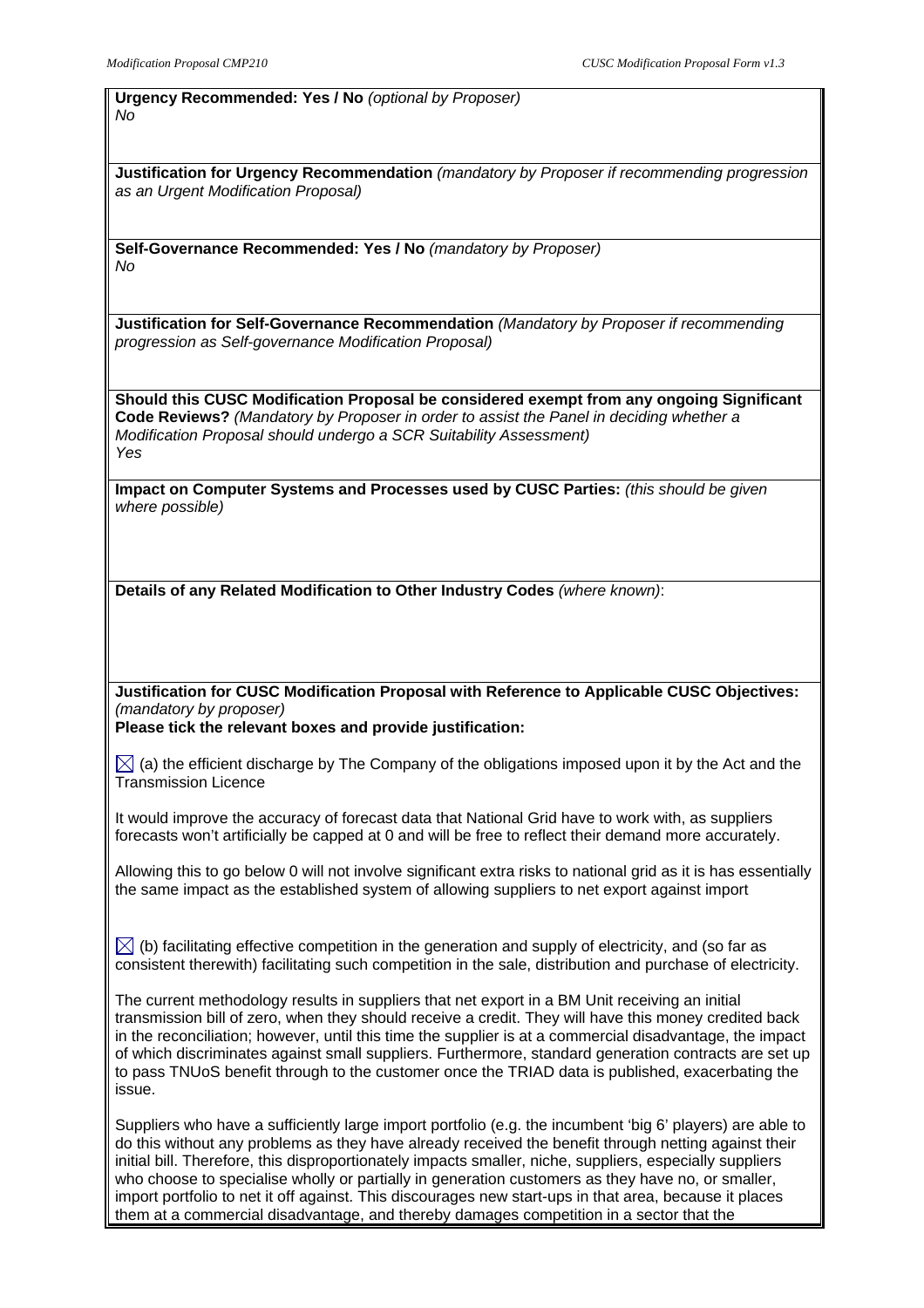government is very keen to encourage.

 (c) compliance with the Electricity Regulation and any relevant legally binding decision of the European Commission and/or the Agency.

These are defined within the National Grid Electricity Transmission plc Licence under Standard Condition C10, paragraph 1

| <b>Details of Proposer:</b><br>(Organisation Name)                                                                                                 | <b>Opus Energy Limited</b>                                                                    |
|----------------------------------------------------------------------------------------------------------------------------------------------------|-----------------------------------------------------------------------------------------------|
| Capacity in which the CUSC<br><b>Modification Proposal is being</b><br>proposed:<br>(i.e. CUSC Party, BSC Party or<br>"National Consumer Council") | <b>CUSC Party</b>                                                                             |
| Details of Proposer's Representative:<br>Name:<br>Organisation:<br>Telephone Number:<br>Email Address:                                             | Philip Hayward<br><b>Opus Energy Limited</b><br>0845 4379406<br>Philip.hayward@opusenergy.com |
| <b>Details of Representative's Alternate:</b><br>Name:<br>Organisation:<br>Telephone Number:<br>Email Address:                                     | David Soper<br><b>Opus Energy Limited</b><br>0845 4379403<br>David.soper@opusenergy.com       |
| <b>Attachments (Yes/No):</b><br>If Yes, Title and No. of pages of each Attachment:<br><b>No</b>                                                    |                                                                                               |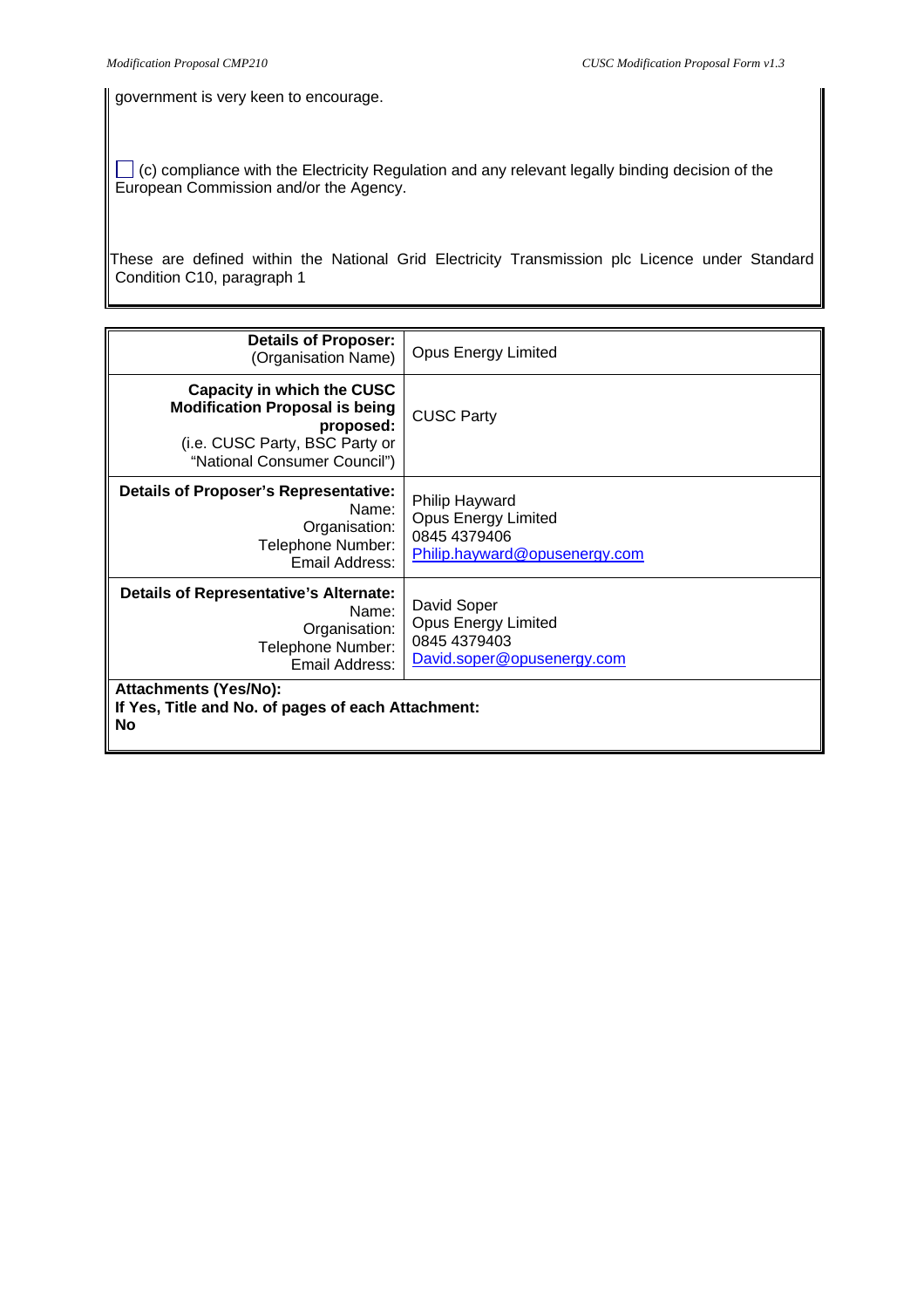# **Guidance notes on completing the CUSC Modification Proposal Form**

These guidelines aim to assist Proposers when completing a CUSC Modification Proposal Form.

The form seeks to ascertain details about the Modification Proposal so that the CUSC Modifications Panel can determine more clearly which route the proposal should follow, for example, whether it should be considered by a Workgroup; go straight to wider industry consultation; and whether it meets the Self-Governance criteria.

The Panel Secretary will check that the form has been completed in accordance with the requirements of the CUSC prior to submitting it to the Panel. Please ensure you have completed the fields marked 'mandatory' as your form could otherwise be rejected. If you need any help, please contact the Code Administrator at cusc.team@uk.ngrid.com or the Panel Secretary on the details below.

If the Panel Secretary accepts the Modification Proposal form as complete, she will write back to the Proposer informing him of the Modification Proposal number and the date on which the Proposal will be considered by the Panel. If, in the opinion of the Panel Secretary, the form fails to provide the information required in the CUSC, then she may reject the Proposal and will inform the Proposer of the rejection and report the matter to the Panel at their next meeting. The Panel can reverse the Panel Secretary's decision and if this happens the Panel Secretary will inform the Proposer.

The completed form should be returned to the Panel Secretary, either by email to Emma.Clark@uk.ngrid.com and copied to cusc.team@uk.ngrid.com, or by post to:

Emma Clark CUSC Modifications Panel Secretary, Transmission Commercial National Grid Electricity Transmission plc National Grid House Warwick Technology Park Gallows Hill **Warwick** CV34 6DA

(Participants submitting the form by email will need to send a statement to the effect that the Proposer acknowledges that on acceptance of the proposal for consideration by the Modifications Panel, a Proposer which is not a CUSC Party shall grant a licence in accordance with Paragraph 8.16.9 of the CUSC. A Proposer that is a CUSC Party shall be deemed to have granted this Licence).

These guidance notes state what should be completed in each section of the Form and by whom, and whether it is mandatory or optional. They also provide guidance on the type of information that should be considered when completing the form. If you require further assistance please contact the Panel Secretary.

#### **CMP###**

• Please leave this blank. This is the unique reference number allocated to each individual CUSC Modification Proposal and is completed by the Panel Secretary.

#### **Title of the Modification Proposal**

This is a mandatory section, which must be completed by the Proposer. The title of the Modification needs to be relevant to the detail and unique.

#### **Handy Hints**

- & *Ensure the title is not too long*
- & *Ensure it clearly identifies the Modification and the issue being raised*
- & *Ensure the title cannot be confused with previous Modifications*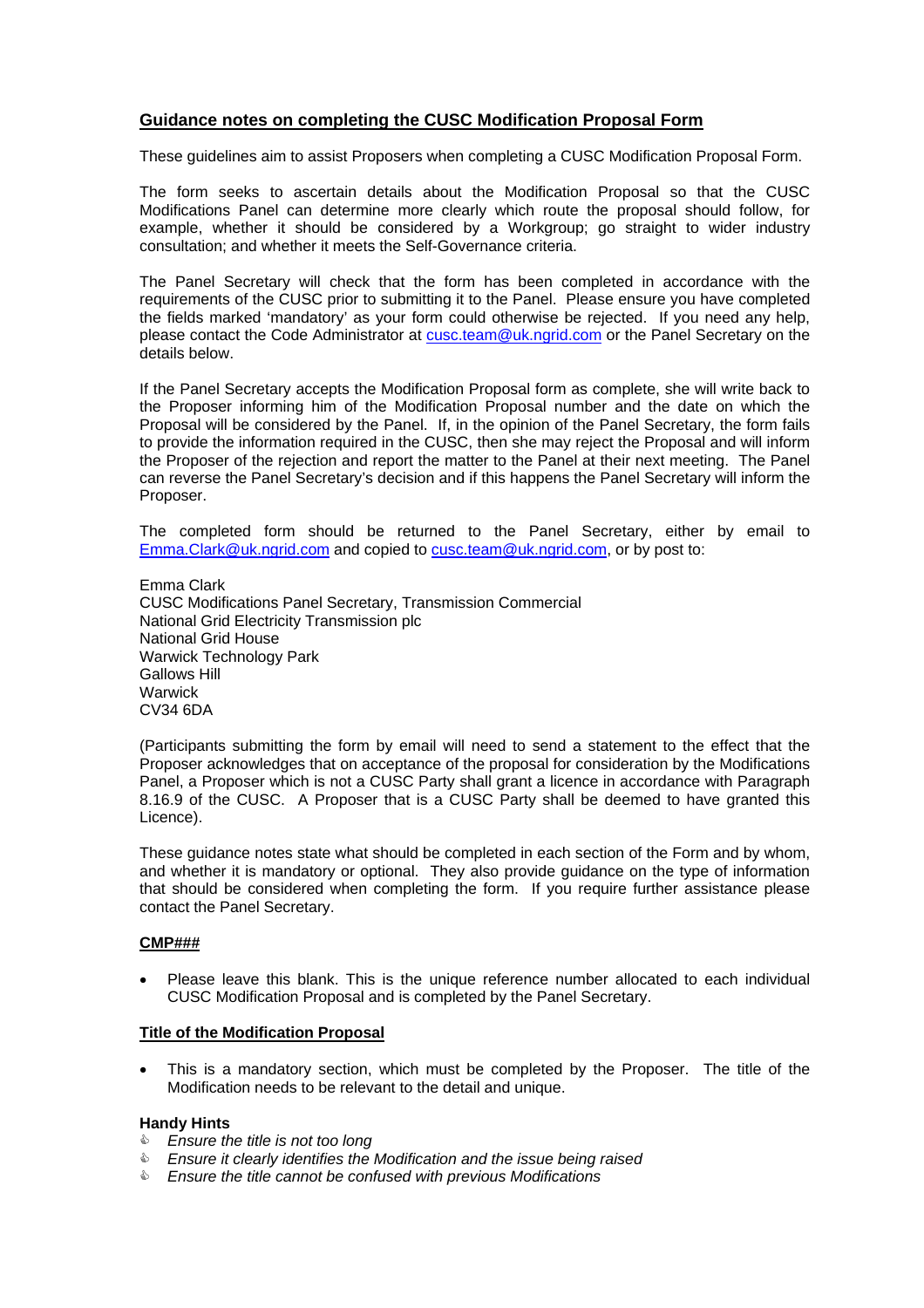# **Submission Date**

This is a mandatory section which must be completed by the Proposer. It is the date on which the Proposer raises the Modification Proposal.

# **Description of the CUSC Modification Proposal**

• This is a mandatory section to be completed by the Proposer and should include a detailed description of the CUSC Modification Proposal to ensure the nature and purpose of the Modification is clear to other CUSC Parties and the Industry.

# **Description of issue or defect that the CUSC Modification Proposal seeks to address**

- This is a mandatory field to be completed by the Proposer and should provide a description of the issue or defect in sufficient detail to ensure that it is clear to CUSC Parties and the Industry.
- When completing the sections for the *Description of the CUSC Modification Proposal* and the *Description of the issue or defect*, the Proposer should consider the following:
	- o Background information and the circumstances surrounding the Modification
	- o Direct and indirect consequences of implementing or not implementing the Proposal
	- o Identification of external drivers, e.g. legislation, Ofgem documents and work (i.e. best practice guidelines) and DECC documents
	- o Technical aspects of the proposed change.
	- o Scenarios or examples to highlight the issue or defect
	- $\circ$  Linkages to previous modifications or Ofgem decisions that have been approved or rejected, stating the reasons for the linkage and why this Modification is required in relation to the previous modification
	- o Identify any issues which may have an impact on Security of Supply

# **Handy Hints**

- & *Ensure you use clear and plain language*
- & *Ensure the description of the proposal and the issue/defect can be understood by parties outside the field of expertise*
- & *Avoid the use of jargon and acronyms without a clear explanation*
- & *Where necessary, use glossaries in an attachment*
- & *Ensure What, Why, Benefits and Impact have been addressed*
- & *Look at previous documents such as the Modification Proposal Forms on National Grid's website for ideas and expectation of required length*

# **Impact on the CUSC**

- This is an optional section of the Modification Proposal Form, which should be completed where possible. The Proposer should provide an indication of the sections and clauses of the CUSC that would require modification. If this is not possible, the Proposer should aim to indicate the general areas that may be affected.
- In addition, the Proposer should aim to provide an overview of the nature of the modifications(s) and its effects.
- The Proposer should consider:
	- o Impact on relevant code section
	- o New or amended definitions within section 11
	- o Impact on Related Agreements Bilateral, Construction and Mandatory Agreements
	- o Impact on Exhibits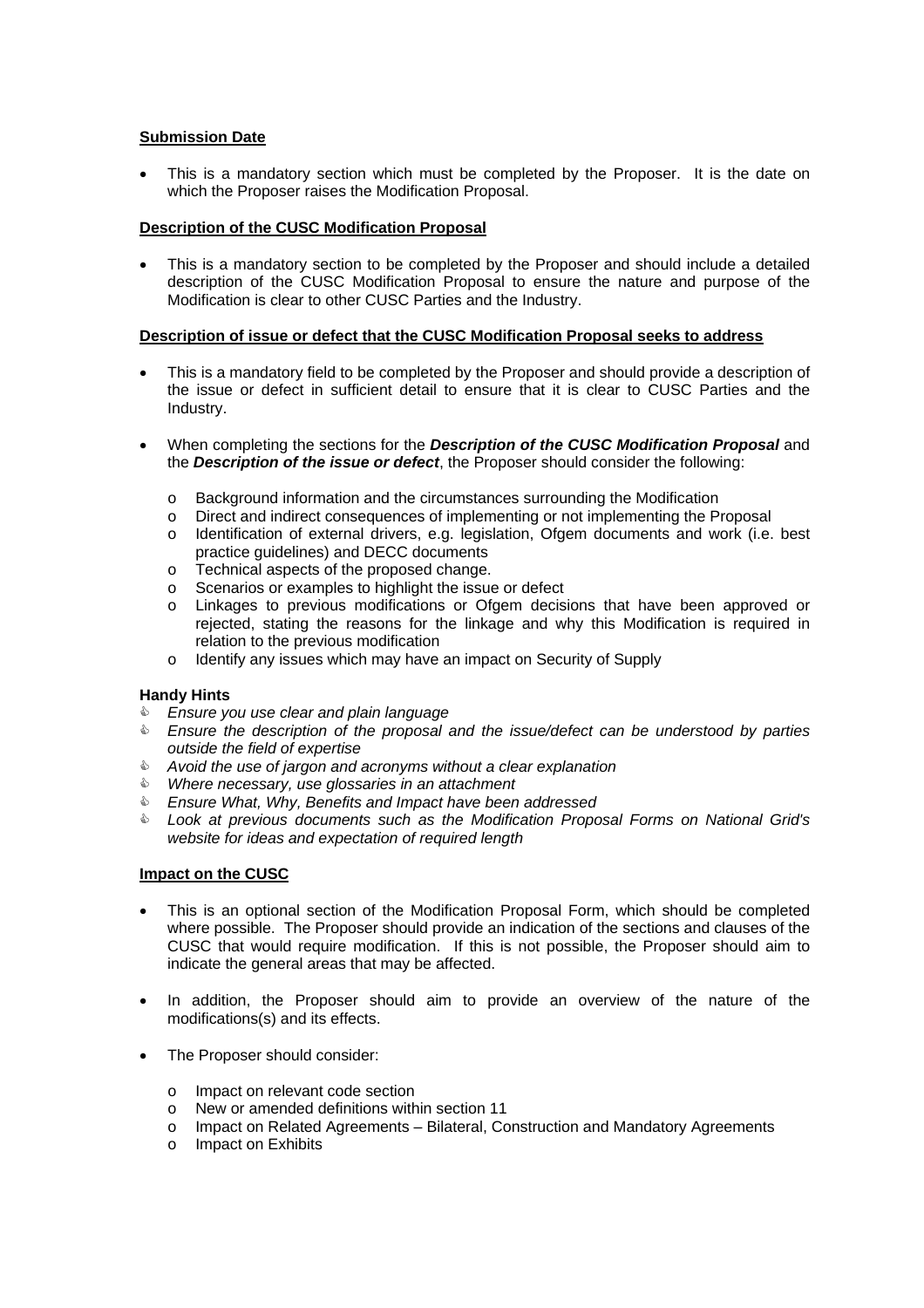# **Handy Hints**

- & *If you are unsure about the relevant CUSC Section/Clause contact the Code Administrator for further assistance*
- & *Look at previous documents such as the Modification Proposal Forms on the website*

**Do you believe the CUSC Modification Proposal will have a material impact on Greenhouse Gas Emissions? Yes/No** *(assessed in accordance with Authority Guidance,* 

*available on the Ofgem website at the following link: http://www.ofgem.gov.uk/Pages/MoreInformation.aspx?docid=196&refer=Licensing/IndCodes/Go vernance*

This section requires the proposer to include their view as to whether they believe that their Proposal has a quantifiable impact on greenhouse gas emissions, where the impact is likely to be material and, if so, what they believe that impact to be. This assessment should be conducted in accordance with the latest guidance on the treatment of carbon costs and evaluation of the greenhouse gas emissions issued by the Authority which is available at the link provided above.

# **Impact on Core Industry Documentation**

- This is an optional section of the form, which should be completed where possible by the Proposer. It should include a list of any Codes or Industry Documents that the Modification Proposal may affect. Where possible the Proposer should provide brief details of how each document will be affected.
- The Proposer should consider impacts upon:
	- Balancing and Settlement Code (BSC)
	- Grid Code
	- System Operator/Transmission Owner Code (STC)
	- Any other codes or relevant documents
- If known, identify the affected Sections and Clauses of the document. If this is not possible, the Proposer should aim to indicate the general areas.

#### **Urgency Recommended**

This is an optional section where the Proposer can indicate if they are recommending that the progression of their Modification Proposal should be Urgent.

#### **Justification for Urgency Recommendation**

- This is mandatory if recommending progression as an Urgent Modification Proposal. The Proposer should describe here why the Modification should be treated as Urgent. This description will then be considered by the CUSC Panel as part of its recommendation to the Authority regarding urgency, and then by the Authority in determining whether urgency shall be granted. When completing this section the Proposer may wish to consider the following:
- The Authority has previously expressed the view that a Modification Proposal should only be treated as an Urgent Modification Proposal if it could not appropriately be treated as nonurgent. In addition, the Authority has expressed the view that an Urgent Modification Proposal should:

1.Be linked to an imminent issue or a current issue that if not urgently addressed may cause:

- a) A significant commercial impact on parties, consumers or other stakeholder(s); or
- b) A significant impact on the safety and security of the electricity and/or has systems; or
- c) A party to be in breach of any relevant legal requirements.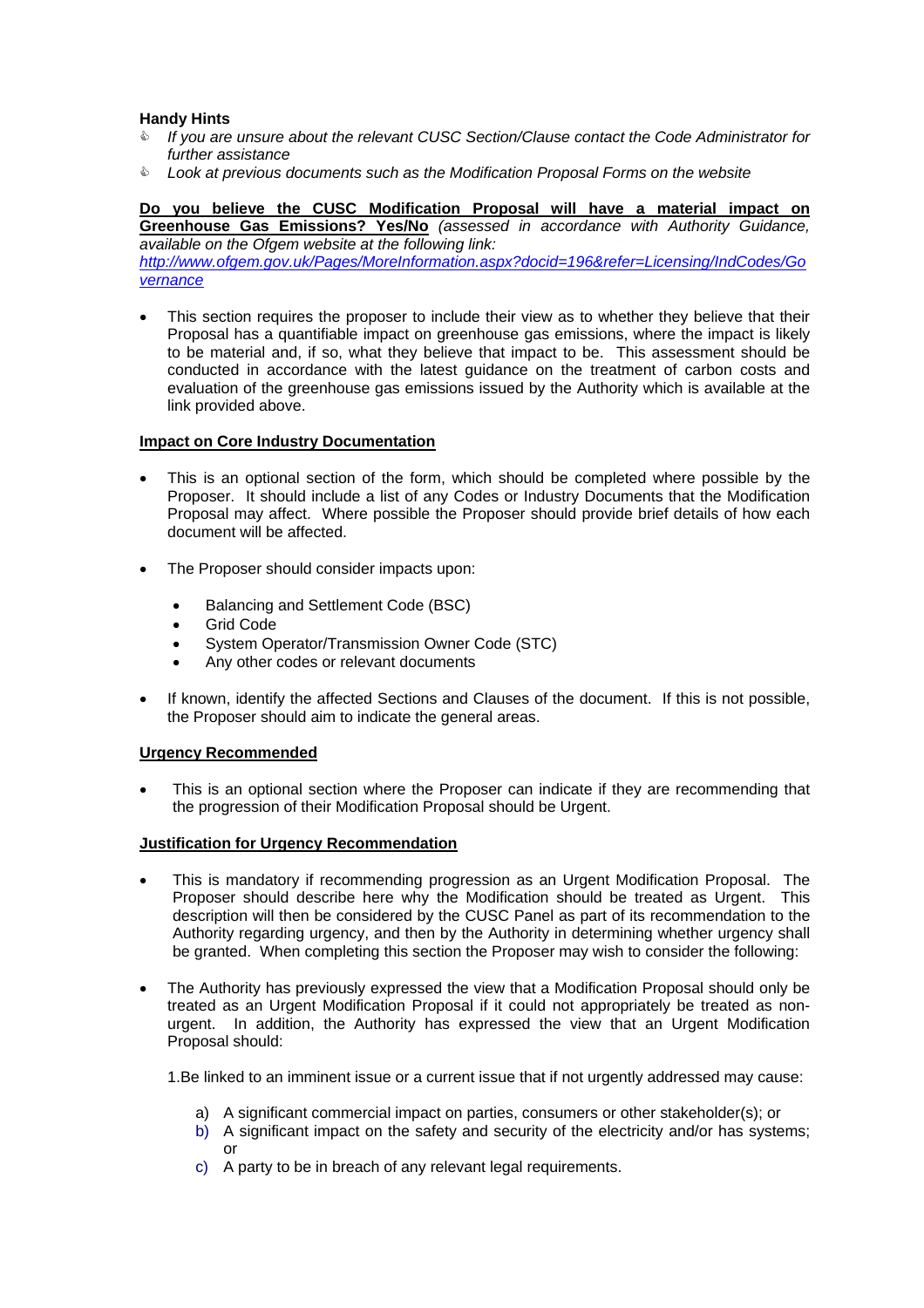Please note that the above notes represent guidance only and are not definitive criteria. There may therefore be occasions where a Modification Proposal is deemed to be urgent by the Authority where it does not exhibit these characteristics (or, conversely, be deemed non-urgent where one or more of the characteristics is exhibited). If urgency is not being recommended, this item on the CMP Form should be left blank. Ofgem's full urgency criteria can be found at the following link:

http://www.ofgem.gov.uk/Pages/MoreInformation.aspx?docid=213&refer=Licensing/IndCodes/Go vernance

# **Self-Governance Recommended**

This is mandatory by the Proposer and should be completed where the Proposer is recommending that the Modification Proposal should be progressed as a Self-governance Modification Proposal.

# **Justification for Self-Governance Recommendation**

- This is a mandatory section if the Proposer is recommending progression as a Selfgovernance Modification Proposal. A Modification Proposal may be considered Selfgovernance where it is unlikely to have a material effect on:
	- Existing or future electricity customers;
	- Competition in generation or supply;
	- The operation of the transmission system;
	- Security of Supply;
	- Governance of the CUSC

And it is unlikely to discriminate against different classes of CUSC Parties.

Self-governance Modification Proposals do not require an Authority decision due to their nonmaterial nature. Instead, the CUSC Panel will make a decision on whether to approve or reject the Modification Proposal. In order to make a decision, the CUSC Panel must first submit a Selfgovernance Statement to the Authority, along with industry consultation responses at least 7 days before a Panel decision. The Authority may veto Self-governance at any point up until the Panel decision. The Authority may also declare a Modification Proposal as Self-governance without the need for a Self-governance Statement.

If the Proposer believes that the Modification Proposal is Self-governance, they should outline their justification having regard to the criteria as defined above. The Panel will take account of the Proposer's justification when deciding whether to submit a Self-governance Statement.

#### **Should this Modification Proposal be considered exempt from any ongoing Significant Code Reviews?**

- The Significant Code Review (SCR) process was implemented on 30 December 2010.
- The period between the SCR commencing and SCR closing is known as the 'SCR Phase'. During an SCR Phase, all new Modification Proposals would still be progressed but could be subsumed by the Authority into an ongoing SCR at any time.
- During an ongoing SCR Phase the originator should use this section to justify why their Modification Proposal should be considered exempt from the ongoing SCR(s). Details of ongoing SCRs can be found on the Ofgem website.

# **Impact on Computer Systems and Processes used by CUSC Parties**

This is an optional section of the form that should be completed where possible by the Proposer. It should include an initial list of any relevant Computer Systems and Computer